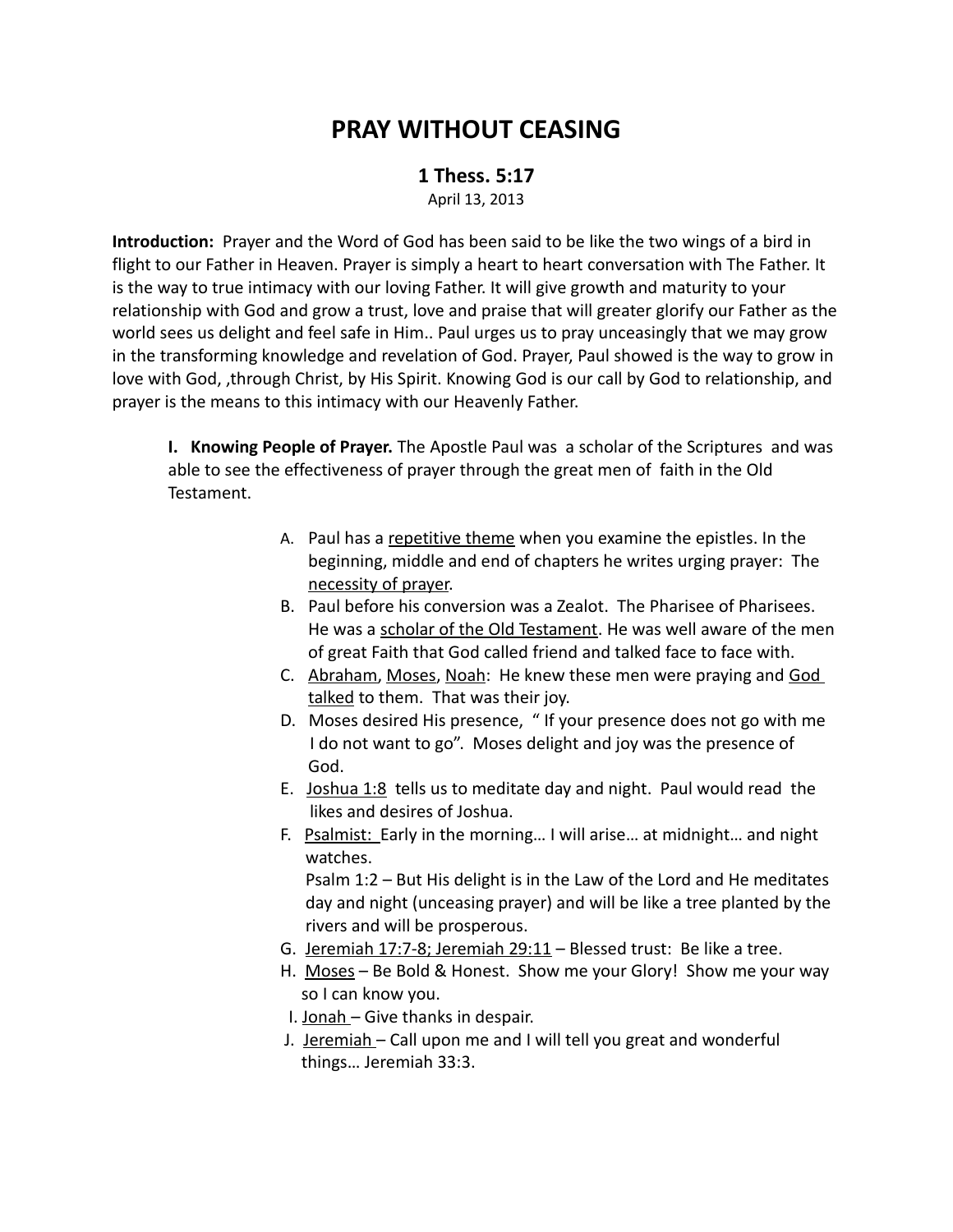## **II. The Key to Loving God was Knowing God and this was by Prayer/Word**.

To know God is our call: Then we delight and then we can serve when we know His way.

A. Prayer is a heart to heart conversation. Pouring out our praise, thanksgiving, anguish, all our needs and requests

Walk with your Best Friend:

.

 Blue Tooth: Constant prayer. Admiring and seeing, exclaiming and requesting

B. As Paul wanted to know God you can find this in Isaiah 43:7-10 verses that typified Paul's major prayers. " To know and believe Him", that is why we are chosen.

Glory: Verse 10) Chosen (special).

Verse 11) Witness and Servant.

Verse 12) To know and believe I am God.

You see this is His prayers and exhortation. His entire quest TO KNOW GOD!

> a.. Phillipians 3:7: "But whatever things were gain to me, I have counted as loss for the sake of Christ. More than that I count as loss for the sake of Christ. More than that I count all things loss in view of the surpassing value of knowing Christ Jesus my LORD,... (vs. 10)...that I might know Him and the power of His resurrection and **fellowship** of His suffering, being to his Death…. " Reaching forward and press toward the goal of Christ Jesus. Knowing: means – to know experientially or personally; a sharing of life.

b. Ephesians 1:15-19: For this reason I too having heard of the faith in the Lord Jesus which exists among you and your love for the saints. Do not cease giving thanks for you while making mention in my PRAYERS, that the God of our LORD Jesus Christ, the father of glory may give to you a spirit of wisdom and of revelation in the knowledge of Him.

Paul knew Saul's knew God: They would have Hope, Joy, Peace of Christ and know His will…. To know Him= praying with out ceasing.

c. Ephesians 3:14: For this reason I bow my knees before the Father, from whom every family in heaven and on earth derives its name. (Read)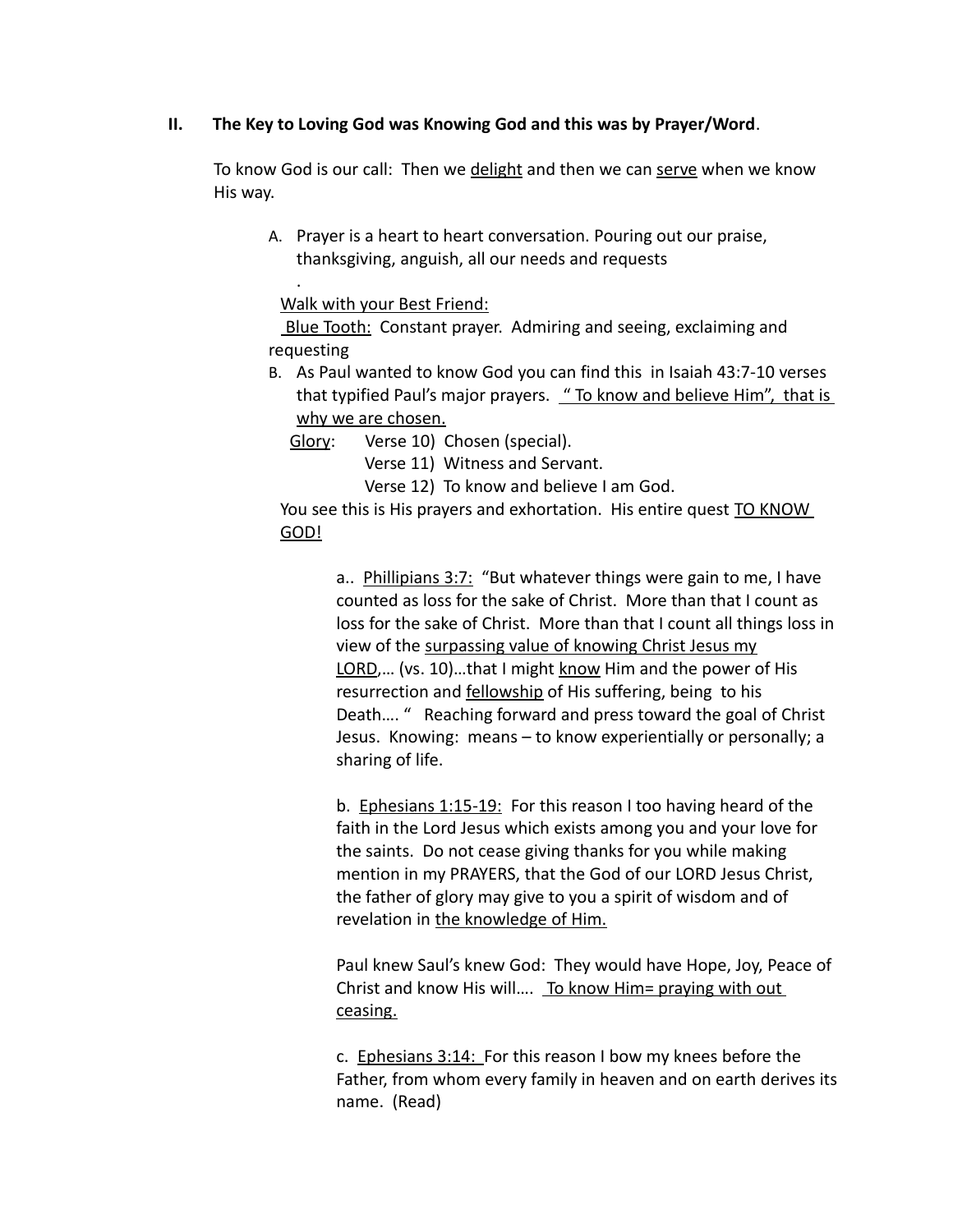d. Colossians 1:9: For this reason also, since the day we heard of it, we have not ceased to pray for you and to ask that you may be filled with the knowledge of His will in all spiritual wisdom and understanding.

e. Isaiah 43:10: To know Him is what Paul saw was the key  $-$  To know/to Love and Prayer: It is what Jesus said was Eternal Life.

f. John 17:3: This is Eternal Life, that they may know you and the only true God and Jesus Christ whom you have sent.

## **III. Delight in Him.**

- A. The prescription to delight in God is given in Job 22: 21-30. It basically says to take all His words to heart and lay down what you consider your great things (idols). And apply His ways and practice them and when you do you will find then delight in Him and despise your old ways. Then you will pray to Him and He will hear you.
- B. Proverbs 2:1-5. When you come after me with all your heart, (paraphrase) and search for me with all you have, then you will find Me , delight in Me and grow in wisdom and knowledge of Me.

So total abandon of self for God will yield, by the power of the Holy Spirit, a pure desire and delight for God that will lead to unceasing prayer .For intimacy with God is now your supreme desire.

## **IV. Growth and Personifying Christ**.

 As we grow in prayer, we are becoming sanctified and thus growing in Christ likeness resembling His character. When we read I Thessalonians 5, we see that the verses before and after verse 17( pray without ceasing), that what Paul exhorts the saints to do can only occur by the power of His Spirit and maturity that is a result of prayer.

- A. Power.. 2<sup>nd</sup> Corinthians 9:12," My grace is sufficient for you, for My Power is perfected in weakness ." verse 13, ..".. that the power of Christ may dwell in me."
- B.Identity, Acts 17:28, " For in Him I live and move and have my being." Galations 2:20 I am crucified with Christ nevertheless I live but not I,but Christ lives in me."